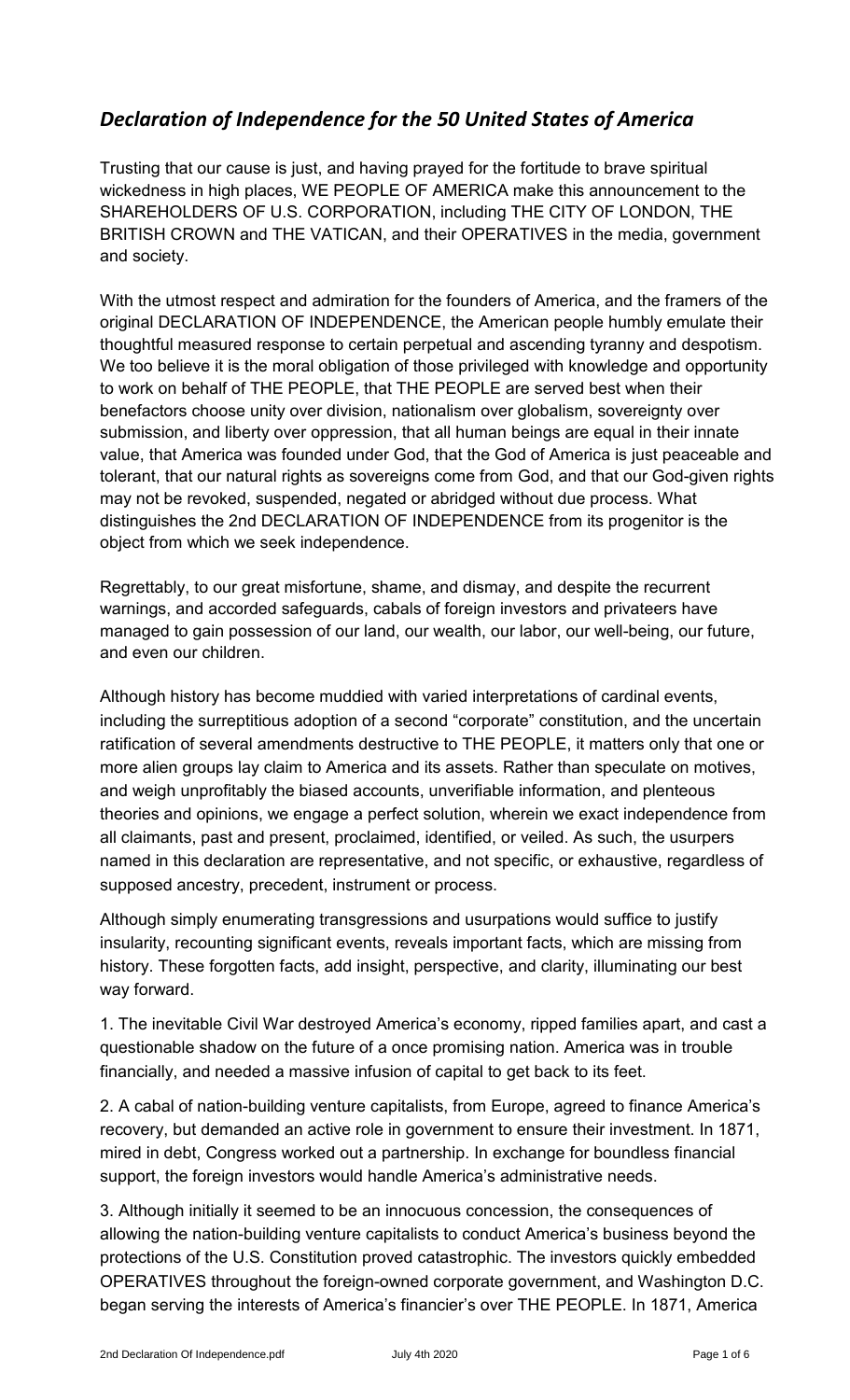effectively lost its independence, and the nation-building venture capitalists became our new masters.

4. By the early 1900s, the foreign investors that bankrolled America controlled the major newspapers and news services, enabling them to shape what is reported and how it is to be framed. They had to cover their tracks, before being exposed and repudiated by THE PEOPLE.

5. The nation-building venture capitalists, worked to soften America's imperturbable elevated system of government. The founders had formed the Constitutional Republic instead of a Democracy specifically to prevent citizens in the majority from oppressing those in the minority. By doing what is best for their District (or State), rather than enforce the majority will, representatives serve all citizens equally, eliminating the noise, division, and violence intrinsic to Democracies. Being in control of the narrative, the foreign investors ingeniously promoted the fallacy that America is a Democracy, trusting that the deception would lead to unrest and chaos that would make America vulnerable, creating additional opportunities for infiltration and manipulation.

6. In 1913, the foreign investors established the Anti-Defamation League, to slander anyone who exposed them, and their infiltration into American politics.

7. In 1913, by the way of the 16th Amendment, the foreign investors were granted the authority to tax the American people directly, something expressly prohibited by the original Constitution. That THE PEOPLE would willingly subject themselves to forced confiscation of their property (their labor) is illogical, putting the legitimacy of ratification in question.

8. In 1913, by way of the 17th Amendment, the foreign investors breached an important safeguard that protected our Constitutional Republic from infiltration by enemy forces. Previously, Senators were "Statesmen" appointed by the respective State Legislatures, as a check on the House of Representatives, raiding the public treasury. Henceforth, Senators would run as glorified House Representatives, reduced to promising "free" public money and services for votes. The authenticity of ratification is unlikely because the State Legislatures would not willingly surrender their authority to bridle the appetite of THE PEOPLE's house, nor would they accede to transfer more power to the Federal Government, opening yet another door for the international bankers, to buy the influence they need, to further their grip on America.

9. In 1913, the foreign investors gained control of our currency by pushing through Congress the Federal Reserve Act, establishing a foreign-owned central banking system despite the dire warnings of presidents Thomas Jefferson, Andrew Jackson, Abraham Lincoln, Andrew Johnson, James Garfield, and William McKinley. The Federal Reserve Act passed with the help of compromised legislators between 1:30AM to 4:30AM on December 22nd, when most members were away on the Christmas holiday.

10. In 1920, Congress, by the way of the independent Treasury Act, turned over the U.S. Treasury Department, and its assets (our gold and silver), to the Federal Reserve, the central banking system owned by the foreign investors, established in 1913.

11. In 1921, the Council on Foreign Relations was formed under cover of advancing America's interests in the world. In fact, the CFR is sponsored by THE CITY OF LONDON, and serves to advance the interests of the foreign-owned Federal Reserve, by directing the president, Congress, and the narrative through OPERATIVES in their news and information networks.

12. In 1925, the owners of the Federal Reserve formed the UNITED STATES corporation. Just 5 out of the 100 shares issued were identified, with the balance of the shareholders of US CORP remaining anonymous, yet the money trail leads to THE CITY OF LONDON, THE BRITISH CROWN, and THE VATICAN. The tax dollars we send to the Internal Revenue Service go to the International Monetary Fund, and the World Bank, which are under their control.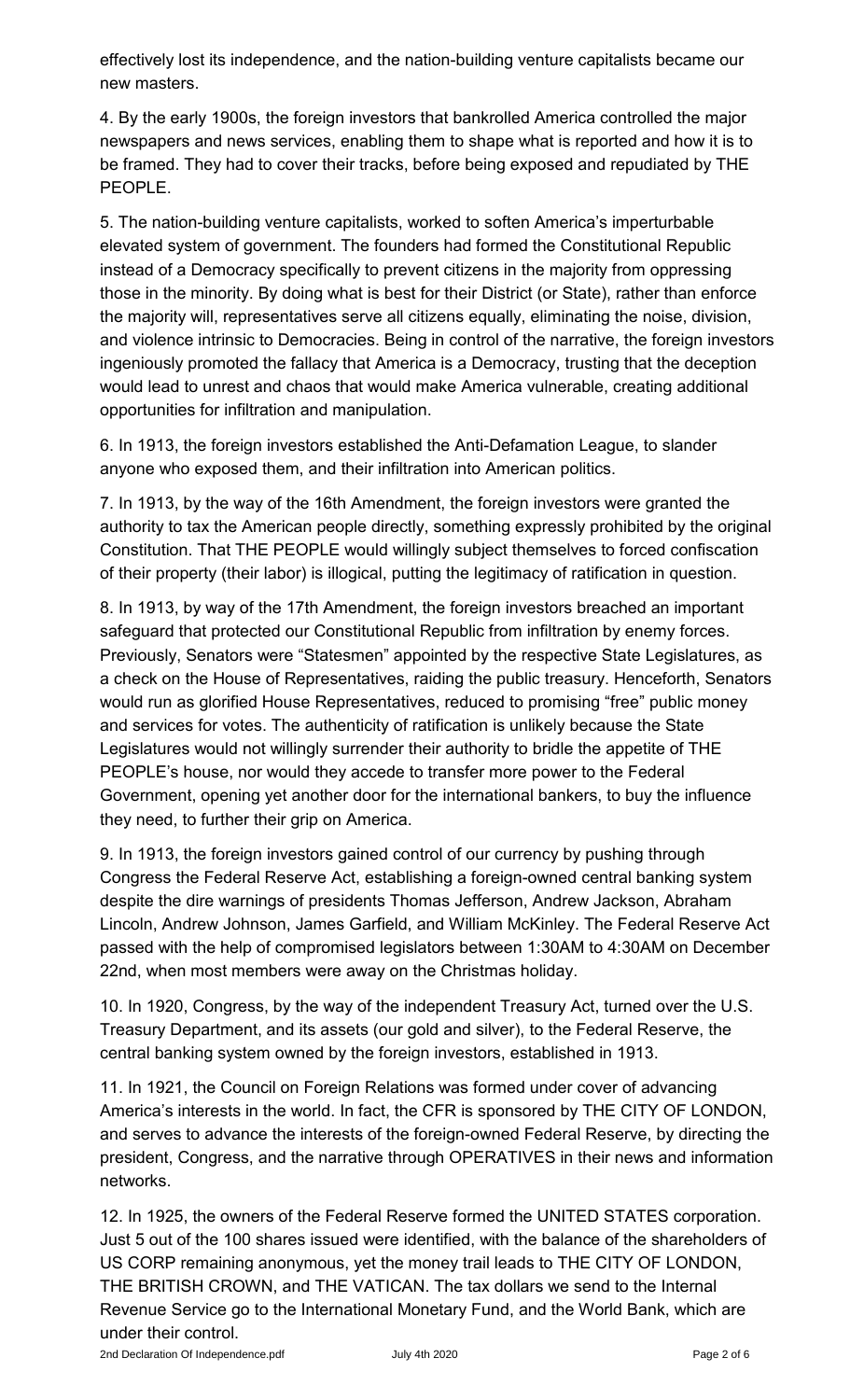13. The official formation of US CORP set the stage for the transformation of America from a Constitutional Republic of THE PEOPLE to a corporation owned by foreign interests and their families. Over the next few years, the individual States were registered as corporations as well, making them franchises of US CORP. Representatives and Senators neither represent nor work for the American People. Rather, they are managers of US CORP. and, as such, they are obligated first to serve its best interests. The president is not just the President of America. He is the CEO of US CORP.

14. The abbreviated term "United State" was purposely used to represent both America and US CORP. to blur the distinction between them. Similarly, the original U.S. Constitution was quietly supplanted by an impostor "corporate (all-capital letters) constitution," that bears a similar name and appearance, again, to confuse and deceive the American people. Specifically, the "Constitution for the united states of America" was replaced by "THE CONSTITUTION OF THE UNITED STATES," with the latter's corporate statutes becoming the supreme law of America.

15. In 1933, the U.S. federal government declared bankruptcy, and President Roosevelt, its acting CEO, signed over to US CORP. America and its assets, including THE PEOPLE, and our labor. The bankruptcy of 1933, that was arguably unnecessary, ceremonial in nature, and contrived and orchestrated without the consent of THE PEOPLE, completed the heist and transfer of America and its assets to the same foreign interests who own US CORP.

16. In the bankruptcy of 1933, US CORP forced the American people to surrender their gold in trade for debt notes called "Dollars," Fiat currency that has no real value, and that is depreciated continually through inflation to where it is worth just 4 cents today.

17. The bankruptcy of 1933 put US CORP in a state of emergency, allowing it to implement Admiralty Law, made evident by the gold fringe around the American Flag. When in a US CORP courtroom, you are considered at sea and not a citizen of America.

18. In 1936, US CORP began issuing Social Security Numbers to turn otherwise sovereign Americans into trustees of corporate fictions, making our labor taxable, which would otherwise be unconstitutional. According to US CORP. you are not a live man or woman, but rather a representative of a corporation in your name.

19. In 1945, the anonymous owners of US CORP founded the United Nations, under the guise of spreading peace, civility and humanitarian assistance throughout the world, yet the true purpose is to condition citizens to recognize an international authority, a first step in establishing their promised "New World Order," in which the U.S. Constitution is retired to make room for a universal totalitarian government.

20. United Nation's publications "Agenda 21," and "Agenda 30" reveal the "New World Order" agenda, calling for the end of nationalism, patriotism, private property, individual rights, the two-parent family, automobiles, air travel, and the right to defend ourselves from a tyrannical government. In keeping with their goal of "sustainable development," they plan to reduce the population by over 90%, ridding America and the world of dissidents and "useless eaters." The remaining "useful servants'' are to live in coastal communities, wherein they will be stacked-and-packed in micro-apartments.

21. The only thing standing in the way of their "New World Order" is a strong, prosperous, and secure America. To achieve their goal of world domination, America must lose its sovereignty and leadership position, and thus why the owners of US CORP quietly work to undermine our culture, systems, beliefs, standards, aspirations, and morals, for over 100 years, employing unrestrained methods and tactics.

22. With trillions of dollars at their disposal every year from taxing our labor, the owners of US CORP fund leftist non-profit groups, including the COUNCIL ON FOREIGN RELATIONS, which work to subvert our nation and silence anyone in opposition. They ingratiate the officials and administrators who run the largest charities and organizations, 2nd Declaration Of Independence.pdf **Canadian Accord Structure 3 of 6** and Declaration Of Independence.pdf **Page 3 of 6**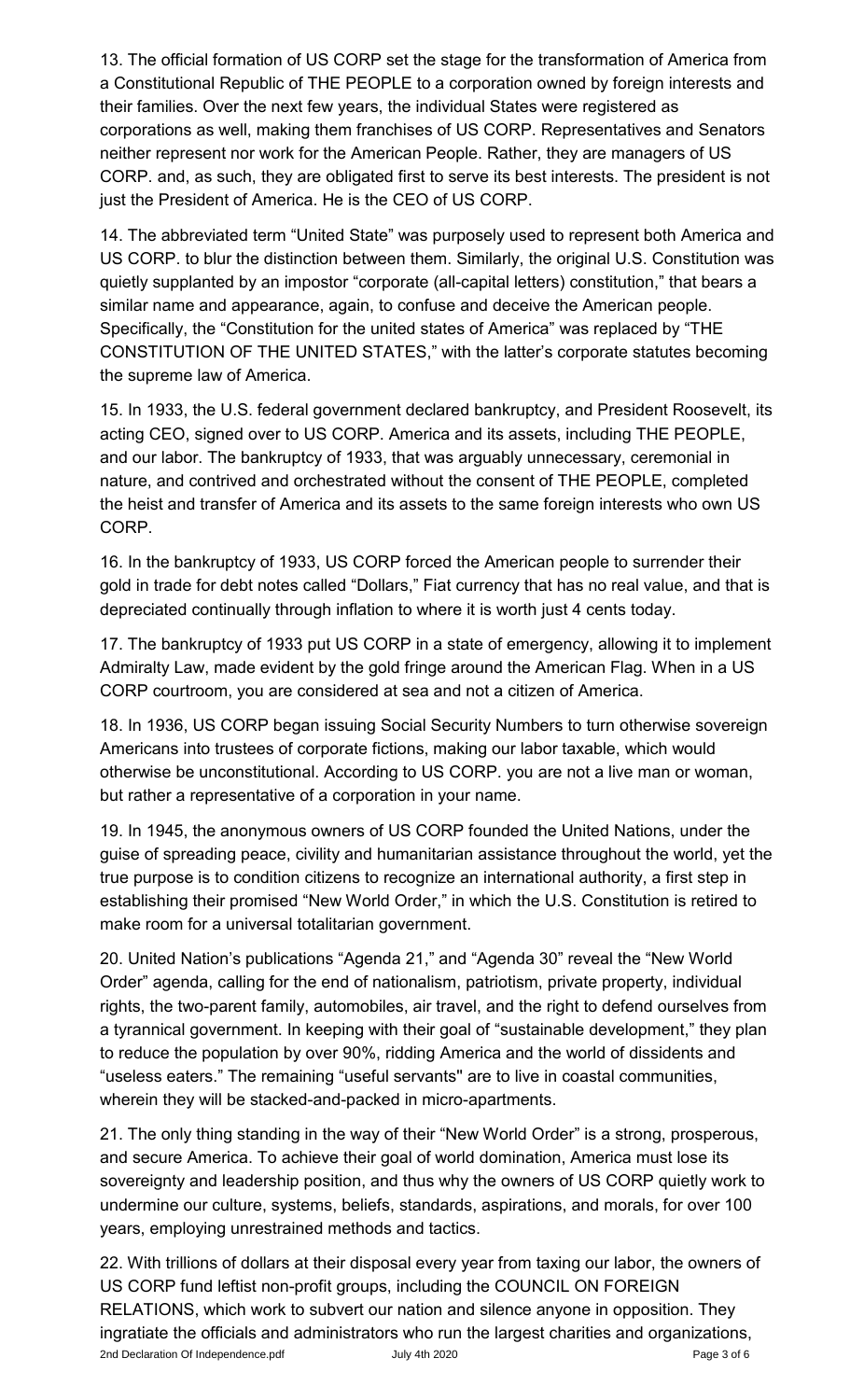including the AMA, the APA, the CDC, the FCC, the SEC, and the FDA, and they embed OPERATIVES in the State Department, the Department of Justice, and the intelligence agencies, official and covert, including the NSA, FBI, and CIA.

23. In trade for generous grants and endowments, the anonymous owners of US CORP shape the curriculum, and political sentiment of the public schools, colleges, and universities, insuring the next generations, our children, harbor disdain for their country, their history, their culture, their families, and even their ethnicity.

24. The anonymous owners of US CORP keep THE PEOPLE in the dark about the true history of America, the greatest heist and cover-up in history, by controlling public education, the major publishers, the news services, the airwaves, and the social and information networks.

25. The foreign owners of US CORP prop up "puppets" throughout society and government, allowing them to make millions of dollars in trade for perpetrating their agenda of secrecy and subjugation of America. These traitors include prominent politicians, news readers, pundits, authors, movie stars, and the heads of the social, news and information networks, major sports teams, music, and entertainment industries, and corporate conglomerates responsible for over 90% of the products designed, manufactured, advertised, purchased, financed and consumed.

26. By the way of funding campaigns and fixing elections, the owners of US CORP obligate the most influential politicians to further their agenda of breaking America socially and financially. They promote disdain for country, dependency on government, indulgence, lawlessness, and immorality, to spoil and dishearten citizens, predisposing them to trade their sovereignty for the false promises of an international unelected government, sponsored by the world elite.

27. By the way of the Democrat Party, and OPERATIVES posing as television hosts, entertainers, journalists, pundits and policy experts, the owners of US CORP brainwash and condition THE PEOPLE to accept invalid arguments and pseudoscience, that call for globalism, socialism, and a godless society, in which technology is our moral compass.

28. The OPERATIVES of the foreign-owned US CORP are deeply rooted throughout the news and information networks, academia, government, and society. Colloquially referred to as "the Deep State," "the Shadow Government," and "the Swamp," the OPERATIVES perform with a hive mind because they are guilty of treason, a crime punishable by death. They are desperate to hide their complicity, and thus they systematically target, demonize, and even "suicide" all who threaten to expose their treachery and malfeasance.

29. The OPERATIVES of US CORP favor unbridled immigration because it is the most expedient way to destroy the country from within. Flooding America with illegal immigrants, without allowing them time to assimilate, ensures arrogance, separation, and anti-Americanism, and anger, animosity, and conflict with THE PEOPLE. By design, we can also expect a steady dilution of the principles, ethics, and systems that made America successful. Moreover, the majority of illegal immigrants are likely to vote for Democrats, who legislate according to the will of the foreign owners of US CORP.

30. Because the free, open and largely unrestrained internet reveals the hidden heist of America, and the criminal network that operates in the shadows, the owner of US CORP, the perpetrators of crimes against America and humanity, are rightly concerned about exposure. To insure THE PEOPLE do not wake up organize and exact justice, they censor the information we see, ply us with psychotropic drugs, make us complacent with free money from the government, distract us with computerized video games and provide us with one meaningless sporting event after another.

31. In conjunction with skewed statistics, deceptive polls, false facts, and the omission of decisive information, the owners of US CORP promote anti-Americanism, and their "New World Order" agenda. Fake news keeps THE PEOPLE disoriented, misinformed, and 2nd Declaration Of Independence.pdf **Canadian Control Control Control Control Control Control Control Control Control Control Control Control Control Control Control Control Control Control Control Control Control Control**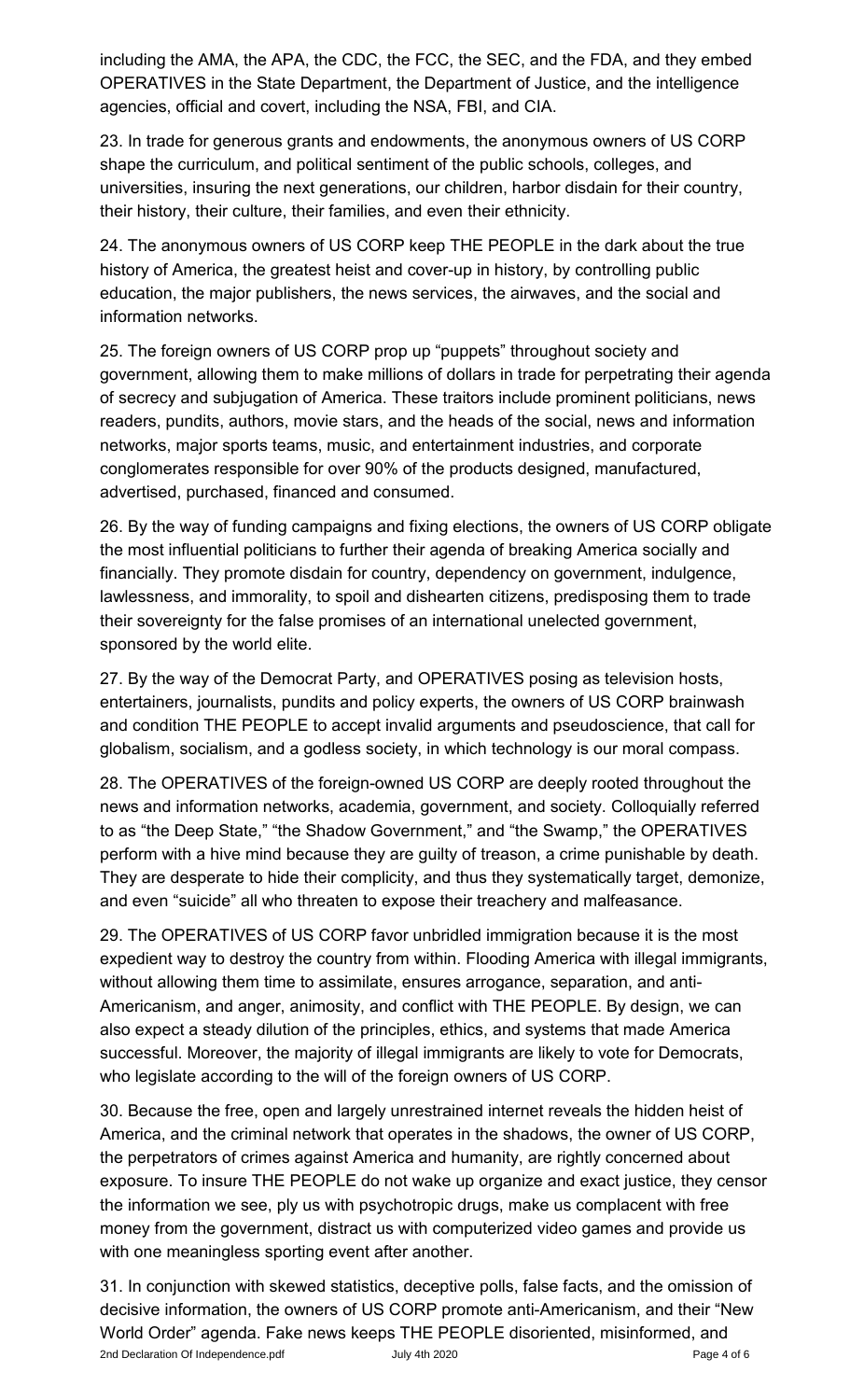divided over ethnicity, gender, sexual orientation, religion, and economic class. Meanwhile, their debt system enslaves us. their grip ever tightens through surveillance, and fluorination, vaccinations, and others technologies are deployed to weaken any substantive opposition.

32. The owners of US CORP are working incessantly to disarm the millions of law-abiding Patriots who stand in the way or their totalitarian, oppressive, "New World Order." By the way of orchestrated mass shootings, the owners of US CORP will continue to terrorize THE PEOPLE until we assent to "comprehensive background checks." The word "comprehensive" is nebulous and undefined, allowing for a battery of psychological and medical testing, ever-expanding, until targeted individuals are deemed emotionally unstable, and a danger to society. True to the predictions of every futuristic book and movie, patriotic Americans will be disarmed by the way of political profiling, under the guise of screening for mental health.

33. Through their vast indoctrination machine, the foreign owners of US CORP have convinced THE PEOPLE that America is a Democracy, and that Democracy is the highest form of government. This is problematic because Democracy is, by definition, "mob rule." Democracies invariably fail because "the majority mob" always demands more and more public monies and services, procured through excessive taxation and other Socialist-like policies, resulting in economic ruin, runaway debt, fiscal collapse and, ultimately, social implosion, opening the door for the promised, predicted, dreadful, and ever-looming "New World Order." Because sovereignty is not sustainable without exposing the ills of Democracy, and reestablishing our elevated Constitutional Republic, we are compelled to make the following proclamations:

a. The word "Democracy' does **not** appear anywhere in America's founding documents, because the framers knew that Democracy, in any form, or disguise, is fatally flawed, leading invariably to oppression, unrest, societal failure, violence, and death.

b. All modern forms of government are elected democratically. They are differentiated only by who makes the decisions, **after** elections are over.

c. In a Democracy, citizens in the majority make the sales, leaving those in the minority oppressed. Consequently, a Democracy is **always** noisy, divisive, divided, inefficient, unsteady, combustible, fiscally irresponsible, and short lived.

d. America was established as a Constitutional Republic to avoid the many ills of democracy. In a constitutional Republic, those elected must **not** do the bidding of the citizen majority. Rather, they must do what is best for their District (or State), **despite** the majority will. In this way, all citizens are represented more equally, and no one is oppressed, making a Constitutional Republic more peaceful, steady, efficient, and preferred.

e. Although the word "democracy" feels good, it is founded on mob rule, making it akin to socialism, communism, and every other tyrannical form of government.

f. Finally, Article IV. Section 4 of the U.S. Constitution resolves any doubt, "The United States shall guarantee to every State in this Union a Republican "Form of Government".

Having exposed the greatest heist and cover-up in history, we are able to summarize. America and its assets were quietly hijacked, and the cover-up has resulted in unthinkable crimes against THE PEOPLE and humanity. Allowing the hostile takeover to stand will lead eventually to complete and irreversible subjugation and the eradication of truth, justice, and all that is good.

This 2nd DECLARATION OF INDEPENDENCE distinguishes the United States of American from the subversive UNITED STATES CORPORATION. It asserts that the US CORP was formed illegally, that it is foreign-owned, and that its shareholders have been quietly at war with America for over 150 years. Treasonous OPERATIVES, embedded